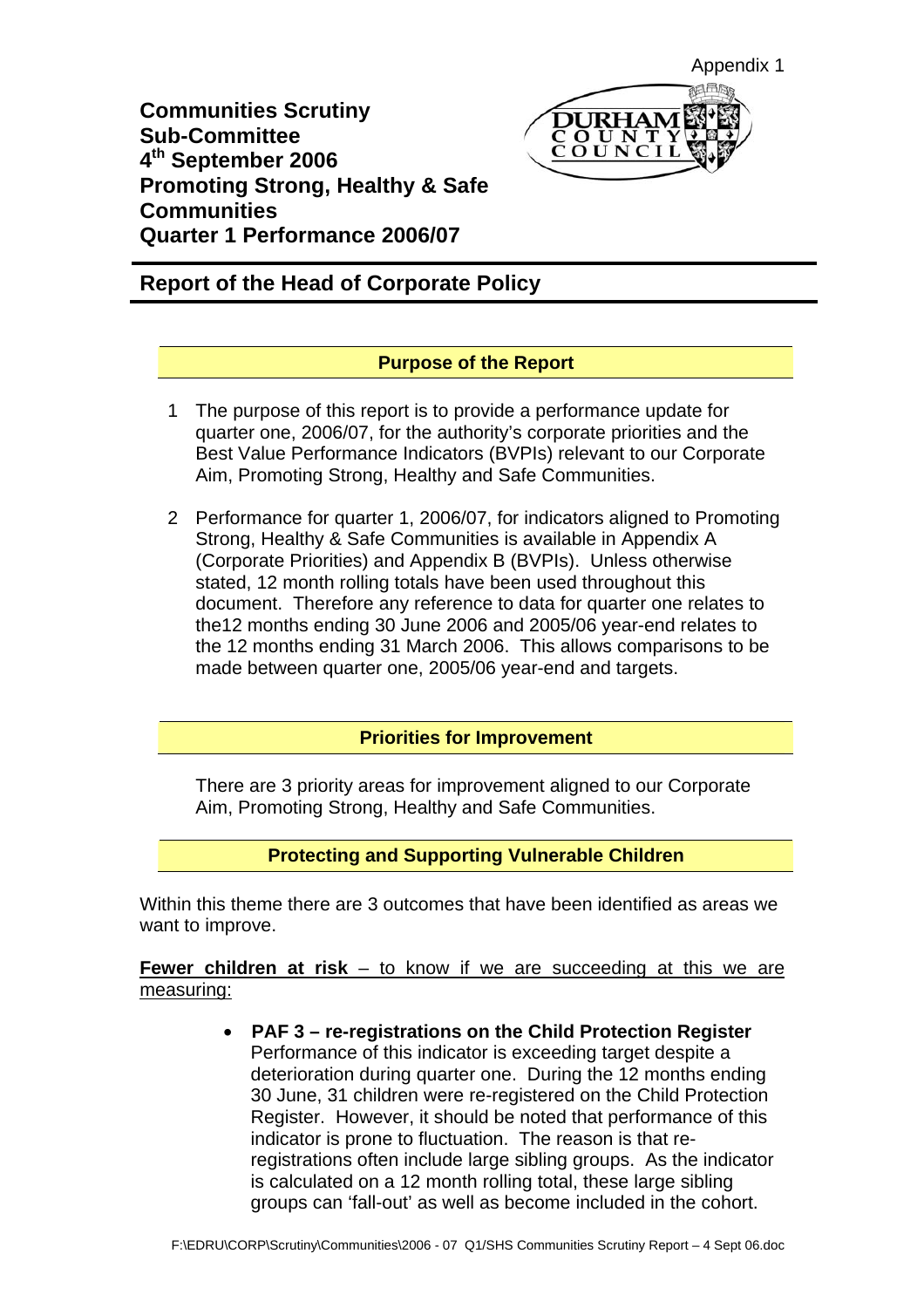On 30th June 2006, there were 191 children on the Child Protection Register.

#### **Better access for young people to mental health services** – to know if we are succeeding at this we are measuring:

• **LAA C&YP 2a – no. participating in programmes to develop self-esteem & emotional well-being** 

This indicator follows on from the development of an emotional and well-being strategy that will be produced during 2006/07. This strategy would allow a baseline and targets to be established before March 2007.

#### • **LAA C&YP 2b – acute mental health referrals within 5 days**  County Durham Youth Engagement Service (CDYES) is unable

to provide any data for quarter 1 due to the implementation of a new management information system (web-based careworks). CDYES is only one of 4 YOS/YES nationally to have gone live and there are delays rolling out the reporting tools to enable CDYES to extract the data.

Although, the latest available data (year-end 2005/06) implies that performance has deteriorated, it does not reflect the actual 'activity'. During 2004/05, there was one recorded case and this was assessed within 5 days (100%). During 2005/06, 9 cases were referred and 8 were assessed within 5 working days (88.9%).

### • **LAA C&YP 2c – non-acute mental health referrals within 15 days**

CDYES is unable to provide any data for quarter 1 due to the implementation of a new management information system. The latest available data (year-end 2005/06) shows that performance has improved. During 2004/05, 9 of the 17 recorded cases were assessed within 15 working days (52.9%). During 2005/06, 20 of the 24 recorded cases were assessed within 15 working days (83.3%).

### **Fewer young people offending**– to know if we are succeeding at this we are measuring:

### • **LAA SSC 1e - % of young people who reoffend within 12 months**

Information relating to this indicator is provided annually each April. The latest information from detailed tracking of the 2004 cohort (October-December) over 12 months to 2005 (as per YJB counting rule) shows a 14.8% reduction in re-offending compared to 2003 cohort tracked over 12 months to 2004. This is against a national target of 5% reduction.

• **LAA SSC 1f – first time entrants to the youth justice system**  CDYES is unable to provide any data for quarter 1 due to the implementation of a new management information system. A 6.7% reduction was achieved in 2005/06. This exceeded the local target of 2%.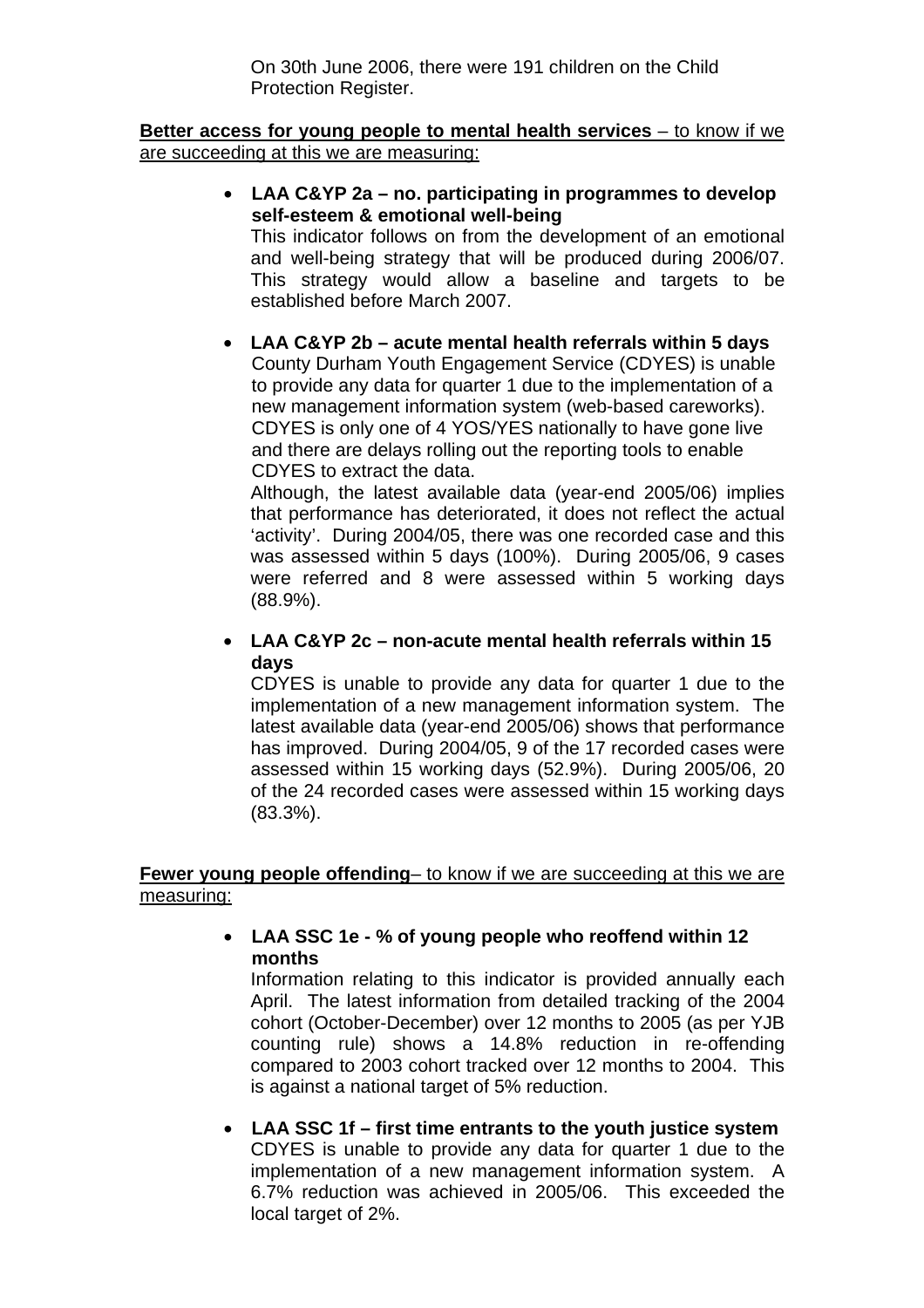### **Protecting and Supporting Vulnerable Adults**

 Within this theme there are 2 outcomes that have been identified as areas we want to improve.

#### **Improved opportunities, choice and independence for vulnerable adults and older people**– to know if we are succeeding at this we are measuring:

• **BV056 - % equipment costing more than £1,000 in 7 days**  6,173 items (91.7%) of equipment were delivered / adaptations made within 7 working days during the 12 months ending 30 June 2006. This compares to 6,097 (90.9%) items during 2005/06, an increase of 1.2% (76 items)

#### • **BV 196 – acceptable wait for care packages**

Performance has increased from "good" to the "very good" dark green PAF banding despite an increase in the banding thresholds. 90% of new older clients received services within 4 weeks of the completion of assessment. This is higher than Durham's comparator group average.

### • **BV 201 – adults receiving direct payments of benefits (LAA stretch target)**

331 adults and older people received direct payments at 30 June 2006. This compares to 321 at the 31 March 2006, an increase of 3.1%.

### • **LAA HC&OP 3b – older people in receipt of council tax benefit (LAA stretch target)**

An additional 300 people received council tax benefit during quarter 1, 2006/07, equating to a 1% increase.

### • **LAA HC&OP 5a - % receiving intensive home care**

The authority's commissioning strategy is to support people to live at home, helping them to retain their own independence. This indicator measures the number of households receiving intensive home care (more than 10 hours and 6 or more visits per week) as a proportion of households receiving intensive home and residential care. The indicator is calculated using a sample week. During quarter 1, 1,981 households received intensive home care, compared to 1,802 during 2005/06, an increase of 9.9%. The creation of Extra Care Housing where all tenants receive 13 hours home care per week has contributed to this improved performance.

#### **Improved employment opportunities for people with learning difficulties**  – to know if we are succeeding at this we are measuring:

• **LAA HC&OP 4c - % people with learning disabilities in work**  64 of 2,248 people with learning disabilities are in work. Performance has improved since the year-end 2005/06 but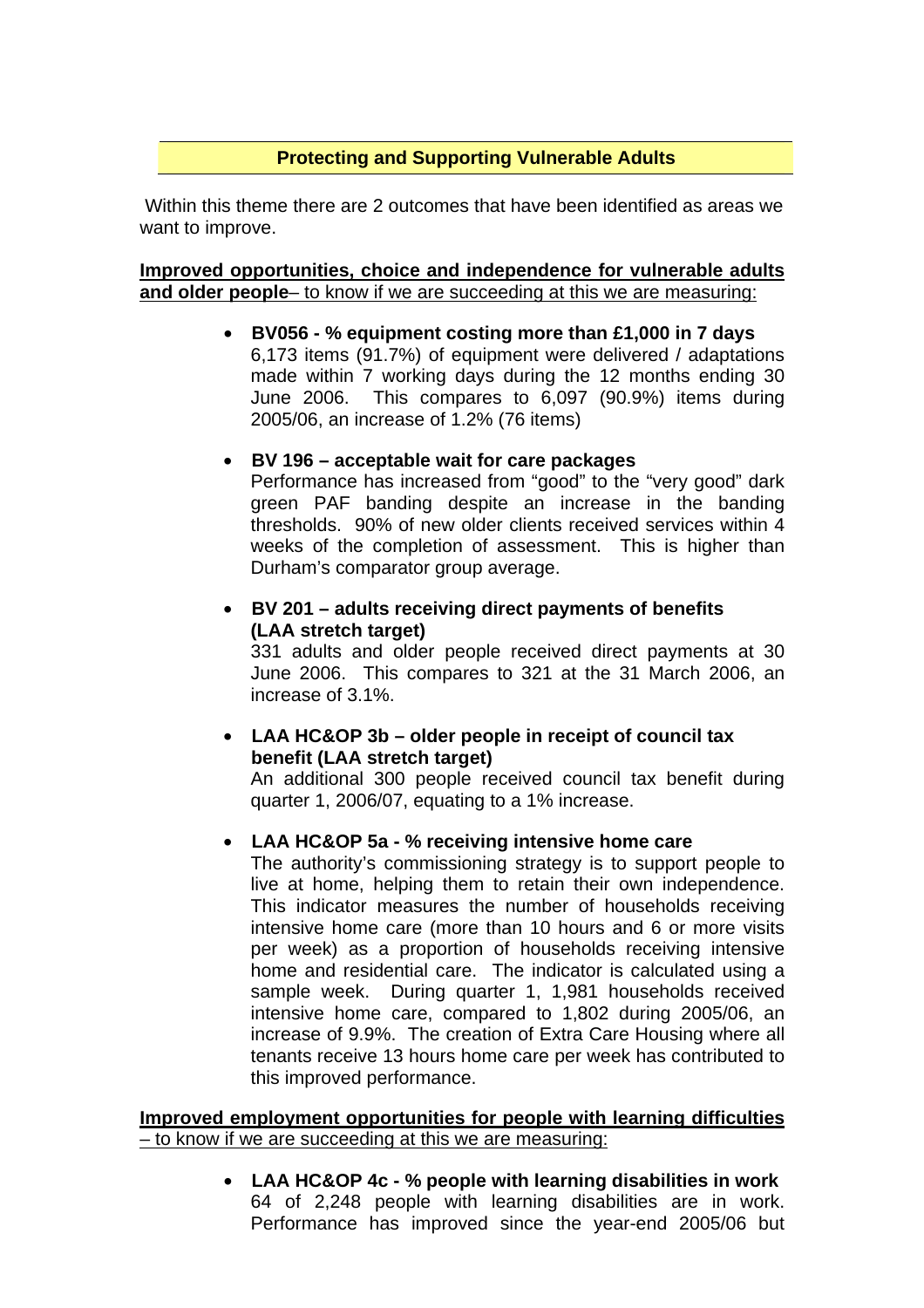remains below target. The next integrated Learning Disabilities Services Performance Day to be held on 4<sup>th</sup> September will include this key measure.

### **Improving Health**

Within this theme there are 4 outcomes that have been identified as areas we want to improve:

**Reduction in County Council sickness absence** – to know if we are succeeding at this we are measuring:

#### • **BV012 – Days / shifts lost to sickness**

For the year to  $30<sup>th</sup>$  June 2006 whole council sickness has declined to an average of 9.55 days. The dotted line on the graph below indicates the likely projection for performance since 2001/02. Durham's actual annual reported performance is represented by the solid line. The current trend is one of improvement.



The table below shows the first quarter data by service. (Please note it was not possible to produce a year's figures by service due to the recent restructure). During this quarter Service Direct and Adult and Community Services averaged more than 3 days, whilst Environment and Children and Young People's Services averaged less than 2 days of sickness.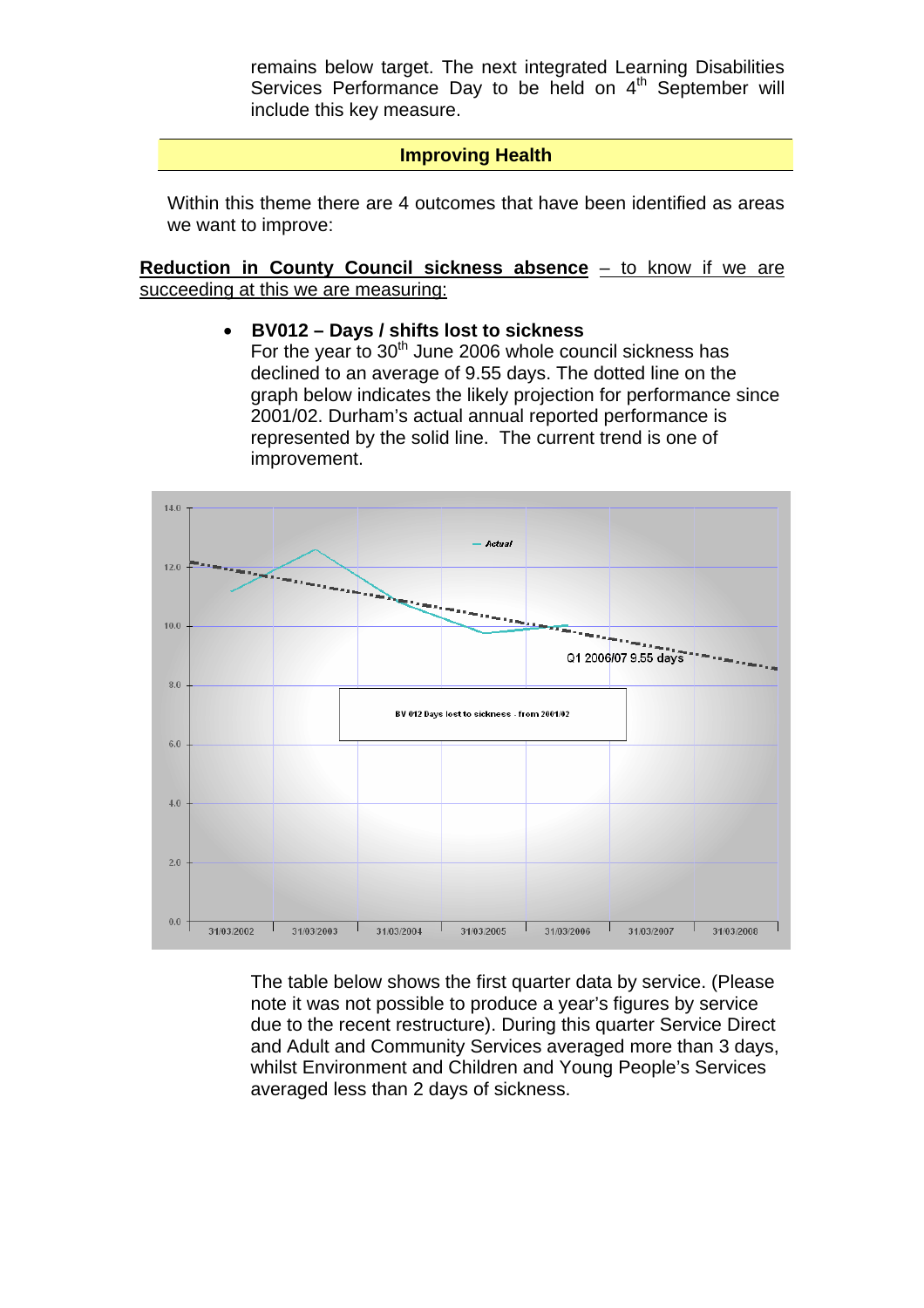| <b>Service Returns</b>               | 30-Jun-06  |          |                               |
|--------------------------------------|------------|----------|-------------------------------|
|                                      | <b>FTE</b> |          | Days Lost Total Days Lost/FTE |
| Adult and Community Services         | 2336.9     | 7979.9   | 3.41                          |
| Chief Executive's Office             | 200        | 520      | 2.60                          |
| Children and Young People's Services | 9892.8     | 18890.47 | 1.91                          |
| Corporate Services                   | 345.36     | 739      | 2.14                          |
| County Treasurer's                   | 159.331    | 415.5    | 2.61                          |
| Environment                          |            | 483      | 1.03                          |
| Service Direct                       | 870        | 2976     | 3.42                          |
| Council                              | 14271.9    | 32003.87 | 2.24                          |

### **More children eating and drinking healthily, and regularly and involved in physical activity inside and outside of school** – to know if we are succeeding at this we are measuring:

#### • **LAA C&YP 1b – % primary schools achieving new National Healthy Schools Status (NHSS) (LAA stretch target)**

77% of primary schools achieved the previous healthy schools standard Level 3. No primary schools had achieved the new NHSS during 2005/06. Since 1 April 2006, 12 of the authority's 241 primary schools (5%) have achieved the new standard.

## • **LAA C&YP 1c – no. of children taking up sport (LAA stretch target)**

This indicator will be calculated from a national survey that is to be carried out during September 2006. The results of the survey will be available November 2006 and will inform how many children and young people (aged 7 to 14 years) spend a minimum of 2 hours per week on high quality PE and sport, both within and beyond the school curriculum.

#### **Reduction in the number of people smoking – to know if we are** succeeding at this we are measuring:

## • **LAA HC&OP 1d – adult smoking rate**

This data is available annually. The latest information (year-end 2005/06) taken from the GP register states that 29.4% of people aged 15-75 years smoke.

• **LAA HC&OP 1e – no. of 4 week quitters using NHS service (LAA stretch target)** 

Quarter one data is not available until 31 August 2006. The latest data (year-end 2005/06) states 4,891 people quit smoking for at least 4 weeks after attending NHS cessation services.

**Reduction in teenage pregnancies** – to know if we are succeeding at this we are measuring:

### • **QoL 35 – teenage pregnancy**

Data relating to teenage pregnancy is published, in arrears, each year by the Department for Education and Skills (DfES) and the Office of National Statistics (ONS). 2005 data should have been available by March 2006 but there has been a significant delay. The latest data was published in February 2006 and relates to the 2004 calendar year. 1998 data is used as the baseline to calculate the change in the <18 conception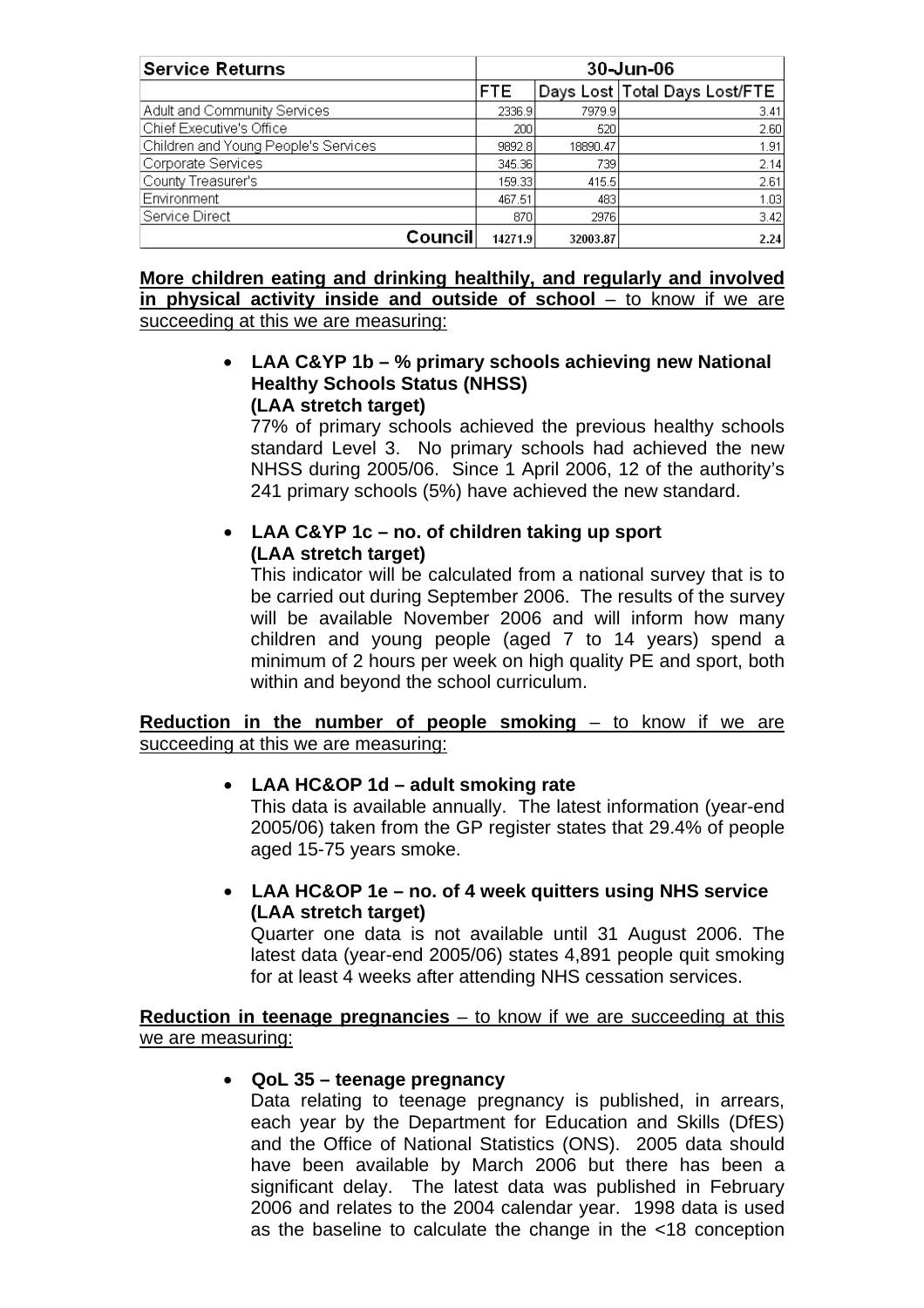rate. During 1998, there were 499 teenage pregnancies in Durham County (a rate of 54.4 per 1,000 girls aged 15-17). During 2004, this had dropped to 444 teenage pregnancies (48.1 per 1,000 girls aged 15-17).

### **Other Best Value Performance Indicators (BVPIs)**

There are 24 BVPIs relevant to our Corporate Aim, Promoting Strong, Healthy and Safe Communities that are not aligned to our corporate priorities for improvement. Of these indicators 5 improved performance, 4 deteriorated, 11 remained static and 4 had no comparative data.

It should be noted that 7 BVPIs have achieved the 2006/07 year-end target during quarter one.

| Performance                                                                                                                                                                                                                  | <b>BVPI</b>                                                                                                                                                                                                                                                                                                                                                                                                                                                                           |
|------------------------------------------------------------------------------------------------------------------------------------------------------------------------------------------------------------------------------|---------------------------------------------------------------------------------------------------------------------------------------------------------------------------------------------------------------------------------------------------------------------------------------------------------------------------------------------------------------------------------------------------------------------------------------------------------------------------------------|
| <b>Improved</b>                                                                                                                                                                                                              | $49$ – children in care 3+ placement<br>$53$ – intensive home care per 1,000 65+ population (T)<br>$54$ – older people helped live at home (T)<br>127b – robberies per 1,000 population<br>128a – vehicle crimes per 1,000 population (T)                                                                                                                                                                                                                                             |
| <b>Static</b>                                                                                                                                                                                                                | 162 – reviews of child protection cases (T) 100%<br>166b – checklist – trading standards $(T)$ 100%<br>99ai - road accident casualties: KSI all<br>99aii - % change – KSI all<br>99aiii - % change – 1994-98 KSI all<br>99bi – road accident casualties: KSI child<br>99bii - % change – KSI child<br>99biii - % change – 1994-98 KSI child<br>99ci – road accident casualties – slight injuries<br>99cii - % change – slight injuries<br>99ciii - % change - 1994-98 slight injuries |
| <b>Deteriorated</b>                                                                                                                                                                                                          | 126 – domestic burglaries per 1,000 households (T)<br>$127a$ – violent crimes per 1,000 population<br>163 – adoptions of children looked after (T)<br>195 – acceptable waiting times for assessment                                                                                                                                                                                                                                                                                   |
| 197 – teenage pregnancies<br>Q1 data<br>226a – advice and guidance services: total expenditure<br>unavailable 226b – advice and guidance services: CLS quality mark<br>226c – advice and guidance services: direct provision |                                                                                                                                                                                                                                                                                                                                                                                                                                                                                       |

*(T) denotes that the target for that indicator was met* 

*.* 

## **Areas of Improved Performance**

- 3 The performance of a number of indicators improved during quarter 1, 2006/07. Of particular note:
	- **BV 49 children in care 3+ placements**  During the 12 months ending 30 June 2006, 47 looked after children had 3 or more placements (336 had less than 3).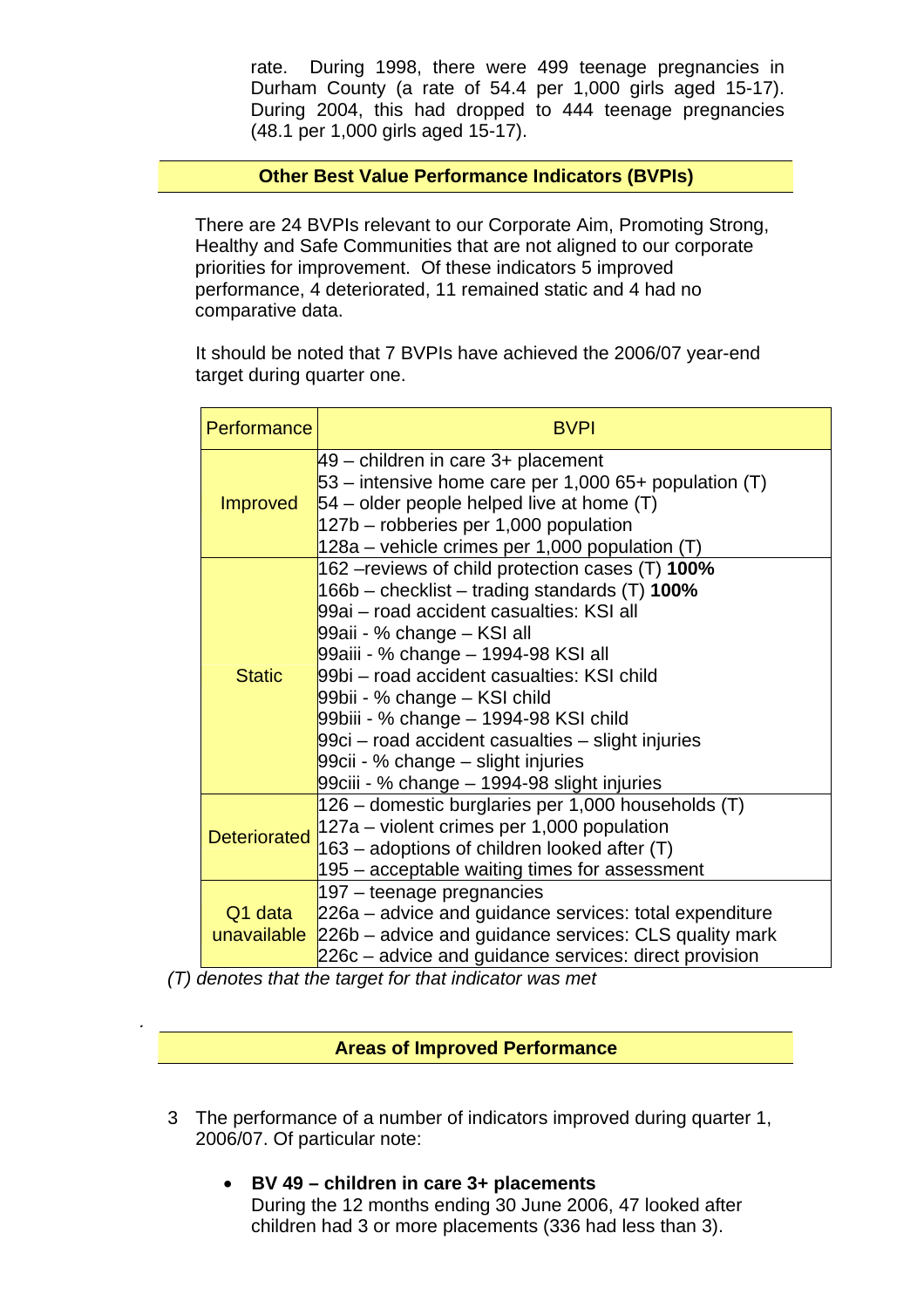Although this indicator has continued to improve, it is worse than target. Children entering the looked after system often encounter more than 3 placement moves during their early stages in the system.

- **BV 53 intensive home care per 1,000 65+ population**  1,904 households were receiving intensive home care on the 30 June 2006. This is 103 more than at the year-end 2005/06 and equates to a 5.7% increase. Current performance exceeds the target set for 2006/07.
- **BV 54 older people helped live at home**  8,401 older people are being helped to live at home, 293 more than in 2005/06, which equates to a 3.6% increase. This indicator has exceeded the 2006/07 target.
- **BV 127b robberies per 1,000 population**  There were 15 fewer robberies (9.3% reduction) during quarter one.
- **BV 128a vehicle crimes per 1,000 population**  140 fewer vehicle crimes occurred during quarter one, reducing the 12 month total to 3,984, equating to a 3.4% decrease. The 2006/07 target was exceeded.

### **Areas of deteriorated performance**

- 4 The performance of a number of indicators deteriorated during quarter 1, 2006/07. Of particular note:
	- **BV126 domestic burglaries per 1,000 households**  Although the number of domestic burglaries has increased by 13 offences, performance is exceeding target.
	- **BV 127a violent crimes per 1,000 population**  During quarter one there was an increase of 132 violent crimes. This increase can be attributed to Durham Constabulary continuing to rigorously comply with National Crime Recording Standards (NCRS) and tackle quality of life issues across the communities of County Durham. This positive policing is resulting in an increase in the amount of low level violent crime recorded.
	- **BV 163 adoptions of children looked after**  Although, performance at 30 June 2006 was slightly lower than that of the 31 March 2006, it is exceeding the target set for 2006/07. During the 12 months ending 30 June, 40 adoption and 4 guardianship orders were granted.
	- **BV 195 acceptable waiting times for assessment**